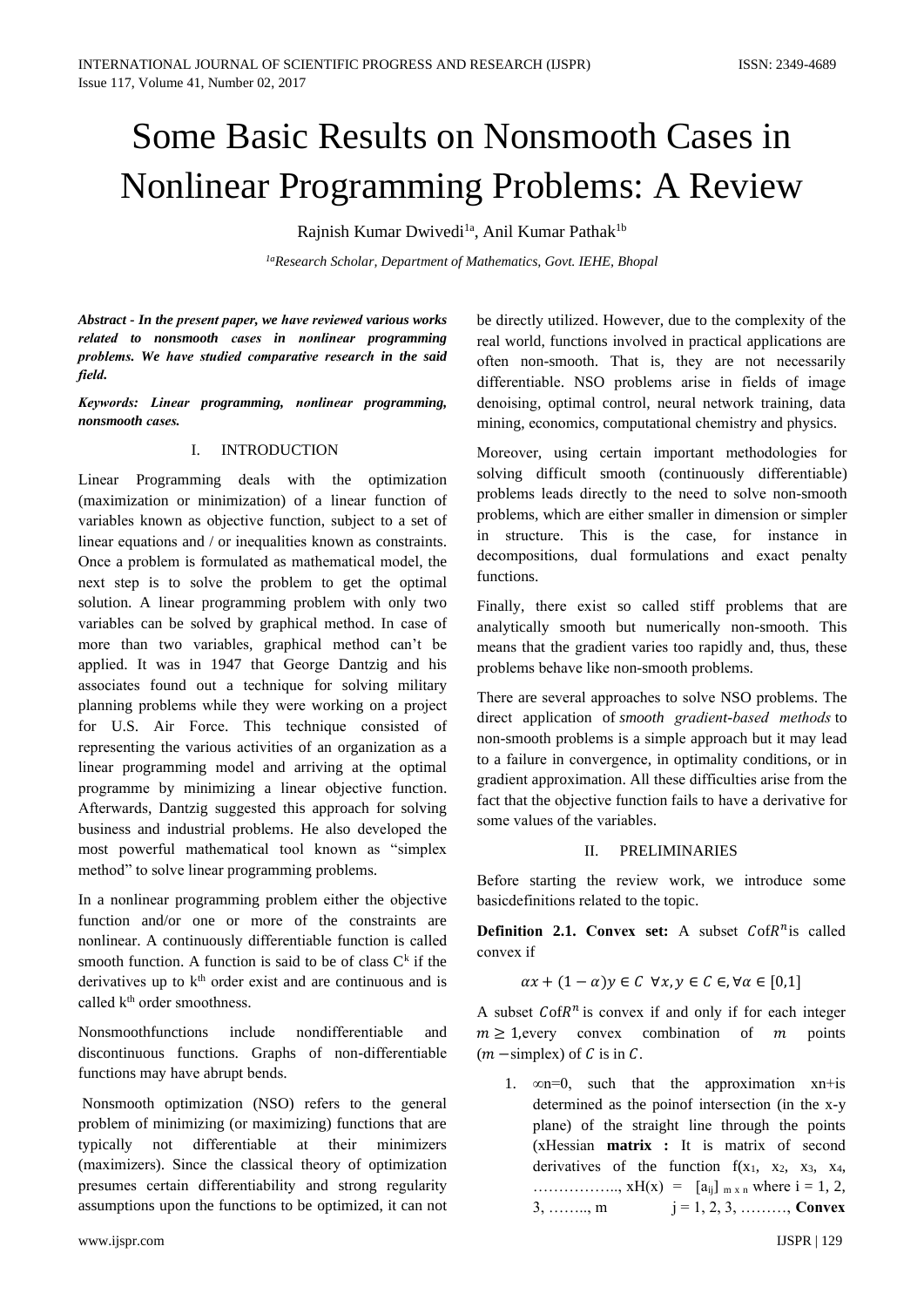set: A subset C of  $\mathbb{R}^n$  is called convex if Convex set : A subset C of  $R^n$  is called convex if  $\alpha x$  +  $(1 - \alpha)y \in C$   $\forall x, y \in C, \forall \alpha \in [0,$ 

**Definition 2.2. Half space:** Let  $x \in \mathbb{R}^n$ ,  $x \neq 0$  and  $\alpha \in \mathbb{R}^n$ R. Then the set  $\{y: y \in \mathbb{R}^n, xy < \alpha\}$  is an open half space in  $R^n$  and the set  $\{y: y \in R^n, xy \leq \alpha\}$  is a closed half space in  $R^n$ . Both half spaces are convex sets.

**Definition 2.3. Plane:** Let  $x \in R^n$ ,  $x \neq 0$  and  $\alpha \in R$ . Then the set

 $\{y: y \in \mathbb{R}^n, xy = \alpha\}$  is called a plane in  $\mathbb{R}^n$ . Each plane in  $R^n$  is a convex set.

**Definition 2.4. Subspace:** A subset C of  $R^n$  is a subspace if  $p_1x_1 + p_2x_2 \in C$ , where  $x_1, x_2 \in C$  and  $p_1, p_2 \in R$ . Clearly  $0 \in C$  and C is a convex set.

**Definition 2.5. Polytope:** A set in  $R^n$  which is the intersection of a finite number of closed half spaces in  $R^n$ is called a polytope. If a polytope is bounded (i.e.,  $||x|| \le \alpha$ for some fixed  $\alpha \in R$ ), then it is called polyhedron. Polytopes and polyhedral are convex sets.

**Definition 2.6. Convex combination :** A point  $x \in \mathbb{R}^n$  is said to be a convex combination of the vectors  $x_1$ ,  $x_2$ ,  $x_3, \ldots, x_n$  in  $R^n$  if there exist *n* real numbers  $\alpha_1, \alpha_2,$  $\alpha_3$ , ... ...,  $\alpha_n$  such that  $x = \alpha_1 x_1 + \alpha_2 x_2 + \alpha_3 x_3 + \cdots$  $\alpha_n x_n$ 

 $\alpha_1, \ \alpha_2, \alpha_3, \dots \dots, \alpha_n \geq 0, \quad \alpha_1 + \alpha_2 + \alpha_3 + \dots + \alpha_n = 1$ 

**Definition 2.7. Convex hull:** Let C is a subset of  $R^n$ . The convex hull of  $C$ , denoted by  $[C]$ , is the intersection of all convex sets in  $R<sup>n</sup>$  containing C.

The convex hull of any subset C of  $R^n$  is convex.

Also if C is convex then  $C = [C]$ .

**Definition 2.8.** (Hessian matrix): It is matrix of second derivatives of the function  $f(x_1, x_2, x_3, \dots, x_m)$ 

$$
H(x) = [a_{ij}]
$$

Where  $a_{ij} = \frac{\partial^2 f}{\partial x_i \partial x_j}$ 

$$
i = 1, 2, 3, 4, \ldots, m
$$
*j* = 1, 2, 3, 4, \ldots, n

**Definition 2.9. Convex function:** Let  $C$  be a convex subset of  $R^n$ . A function  $f: C \to R^n$  is convex if

$$
f(\alpha x + (1 - \alpha)y) \leq \alpha f(x) + (1 - \alpha)f(y),
$$
  

$$
\forall x, y \in C, \forall \alpha \in [0,1]
$$

If the inequality  $\leq$  is replaced by  $\leq$  then the function is called strictly convex function.

Definition 2.10. Concave function: Let  $C$  be a convex subset of  $R^n$ . A function  $f: C \to R^n$  is concave if the function  $(-f)$  is convex.

i.e. 
$$
f(\alpha x + (1 - \alpha)y) \geq \alpha f(x) + (1 - \alpha)f(y), \forall x, y \in C, \forall \alpha \in [0,1]
$$

If the inequality  $\geq$  is replaced by  $>$ then the function is called strictly concave function.

**Definition2.11.** (Sub gradient): A vector  $g \in R^n$  is a sub gradient of

$$
f: R^n \to R
$$
, at  $x^* \in dom f$ ,

if for all  $x \in dom f$ ,

 $f(x) \geq f(x^*) + g^T(x - x^*)$ .

If f is convex and differentiable, then its gradient at  $x^*$  is a subgradient. A sub gradient can exist even when f is not differentiable at  $x^*$  and there can be more than one sub gradient of a function f at a point $x^*$ . There are several ways to interpret a sub gradient. A vector  $q$  is a subgradient of f at  $x^*$  if the affine function (of x),  $f(x^*)$  +  $q^{T}(x - x^{*})$  is a global under estimator of f. Geometrically, gis a sub gradient of f at  $x^*$  if  $(g, -1)$  supports epi  $f \text{at}(x^*, f(x^*))$ . A function f is called subdifferentiable at  $x^*$  if there exists at least one sub gradient at  $x^*$ . The set of subgradients of  $f$  at the point  $x^*$  is called the subdifferential of f at  $x^*$ , and is denoted  $\partial f(x^*)$ . A function f is called subdifferentiable if it is subdifferentiable at all  $x^* \in dom f$ .

**Example** 2.1. Consider  $f(x) = |x|$ . For  $x < 0$ , the subgradient is unique:  $\partial f(x) = \{-1\}$ . Similarly, for  $x > 0$ we have  $\partial f(x) = \{1\}$ . At  $x = 0$  the subdifferential is defined by the inequality  $|x| \geq gx$  for all x, which is satisfied if and only if  $g \in [-1,1]$ . Therefore, we have  $\partial f(0) = [-1,1]$ . The subdifferential  $\partial f(x)$  is always a closed convex set, even if  $f$  is not convex. In addition, if  $f$ is continuous at x, then the subdifferential  $\partial f(x)$  is bounded.

## Definition 2.12. (Lagrangian function) NLPP with equality constraints:

A general NLPP having  $m$  variables and  $n$  equality constraints  $(m \ge n)$ can be expressed as

Maximize or minimize  $z = f(x)$ 

subject to constraints  $g^{j}(x) = b_{i}$ ,  $j = 1, 2, 3, 4, ..., n$ 

where  $x = (x_1, x_2, x_3, ..., x_m) \ge 0$ ,  $i = 1, 2, 3, 4, ..., m$ 

the linear constraints can also be written as

$$
h^{j}(x) = g^{j}(x) - b_{j}, \ j = 1, 2, 3, 4, ..., n
$$

The Lagrangian function is formed as

$$
L(x,\lambda) = f(x) - \sum \lambda_j h^j(x),
$$

where  $\lambda = (\lambda_1, \lambda_2, \lambda_3, ..., \lambda_m)$  is Lagrange Multiplier.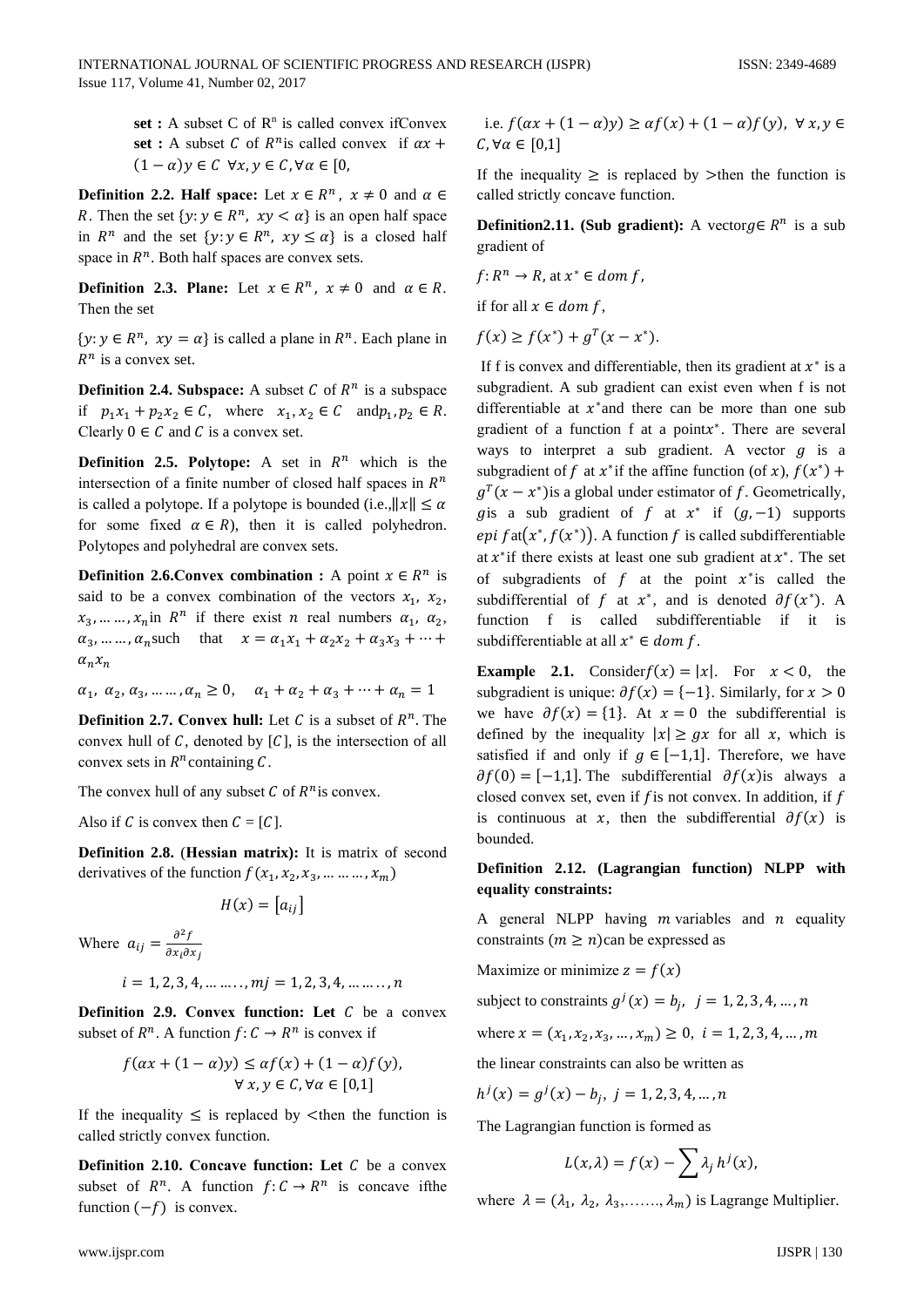Assuming that all the function are differentiable.

The necessary conditions for the objective function to be a maximum or a minimum are

$$
\frac{\partial L}{\partial x_i} = 0 \quad or \quad \frac{\partial f}{\partial x_i} = \sum \lambda_j h_i^j(x)
$$

 $\frac{\partial L}{\partial \lambda_i} = 0 \text{ or } h^j(x) = 0,$   $i = 1, 2, 3, 4, ..., mj =$ 

and

 $1, 2, 3, 4, \ldots, n$ 

The above necessary conditions also become the sufficient conditions for a maximum if the objective function is concave and for a minimum if the objective function is convex

### NLPP with inequality constraints :

Consider the following NLPP

Maximize  $z = f(x)$ 

subject to  $g^j(x) \leq b_i$ 

where  $x = (x_1, x_2, x_3, ..., x_m) \ge 0$ ,  $i = 1, 2, 3, 4, ..., m$ 

The constraint equation can be written in the form

$$
h^{j}(x) = g^{j}(x) - b_{j} \le 0, \ j = 1, 2, 3, 4, ..., n
$$

which can be further modified to equality constraint by introducing slack variables.

$$
h^j(x) + s_i^2 = 0
$$

The Lagrangian function is formed as

$$
L(x, s, \lambda) = f(x) - \sum \lambda_j [h^j(x) + s_j^2]
$$

The necessary conditions are

$$
\frac{\partial L}{\partial x_i} = 0 \text{ or } \frac{\partial f}{\partial x_i} = \sum \lambda_j h_i^j(x)
$$

$$
\frac{\partial L}{\partial x_i} = 0 \text{ or } f_i(x) - \sum \lambda_j h_i^j(x) = 0
$$

$$
\frac{\partial L}{\partial \lambda_j} = 0 \text{ or } h^j(x) + s_j^2 = 0
$$

$$
\frac{\partial L}{\partial s_j} = 0 \text{ or } s_j \lambda_j = 0
$$

The above conditions can be replaced by following conditions known as Kuhn - Tucker conditions.

$$
f_i(x) - \sum \lambda_j h_i^j(x) = 0, \qquad \lambda_j h^j(x) = 0,
$$
  

$$
h^j(x) \le 0, \lambda_j \ge 0, i = 1, 2, 3, 4, ..., mj = 1, 2, 3, 4, ..., n
$$

The Kuhn - Tucker conditions are also the sufficient conditions for a maximum if the objective function  $f(x)$  is concave and all  $h^{j}(x)$  are convex in x.

The Kuhn  $-$  Tucker conditions for a minimization type NLPP are

$$
f_i(x) - \sum \lambda_j h_i^j(x) = 0,
$$
  
\n
$$
\lambda_j h^j(x) = 0,
$$
  
\n
$$
h^j(x) \ge 0,
$$
  
\n
$$
\lambda_j \ge 0, i = 1, 2, 3, 4, ..., mj = 1, 2, 3, 4, ..., n
$$

The Kuhn-Tucker conditions are also the sufficient conditions for a minimum if the objective function  $f(x)$  is convex and all  $h^{j}(x)$  are concave in x.

Definition 2.13. Secant Method: An effective iterative method used for solving  $f(x) = 0$  is the secant method. This method is derived by a linear interpolation procedure as follows:

Starting with two initial approximations  $x_0$  and  $x_1$  to the solution of  $f(x) = 0$ , we compute a sequence of approximations  $\{x_n\}$ , such that the approximation  $x_{n+1}$  is determined as the point of intersection(in the  $x - y plane$ ) of the straight line through the points  $(x_n, f(x_n))$  and  $(x_{n-1}, f(x_{n-1}))$  with the x-axis. Since the equation of this straight line is

$$
y = f(x_n) + \frac{\{f(x_n) - f(x_{n-1})\}}{\{x_n - x_{n-1}\}} (x - x_n)
$$

In terms of divided differences, it can be written in the form

$$
x_{n+1} = x_n - \frac{f(x_n)}{f[x_n, x_{n-1}]}
$$

Definition 2.14.A differentiable numerical function  $\theta$  defined on a set  $C \subset R^n$  is said to be  $\eta$ -convex at  $x^* \in C$ if there exists a function  $\eta(x, x^*)$  defined on  $C \times C$  such that

$$
\theta(x) - \theta(x^*) \ge \eta'(x, x^*) \nabla \theta(x^*)) \text{ for all } x \in \mathcal{C}.
$$

 $\theta$  is said to be  $\eta$ -convex on C if there exists a function  $\eta(x_1, x_2)$  defined on  $C \times C$  such that

$$
\theta(x_1) - \theta(x_2) \ge \eta'(x_1, x_2) \nabla \theta(x_2)
$$
 for all  $x_1, x_2 \in \mathcal{C}$ .

If we have strict inequality then  $\theta$  is said to be *n*-strictly convex at  $x^*$  and  $\eta$ -strictly convex on C respectively.

**Definition 2.15.A** differentiable numerical function  $\theta$  defined on a set  $C \subset R^n$  is said to be  $\eta$ -quasiconvex at  $x^* \in$ C if there exists a function  $\eta(x, x^*)$  defined on  $C \times C$  such that

$$
\theta(x) \le \theta(x^*) \Rightarrow \eta'(x, x^*) \nabla \theta(x^*) \le 0 \text{ for all } x \in \mathcal{C}.
$$

 $\theta$  is said to be  $\eta$ -quasiconvex on C if there exists a function  $\eta(x_1, x_2)$  defined on  $C \times C$  such that

$$
\theta(x_1) \le \theta(x_2) \Rightarrow \eta'(x_1, x_2) \nabla \theta(x_2) \le 0 \text{ for all } x_1, x_2 \in \mathcal{C}.
$$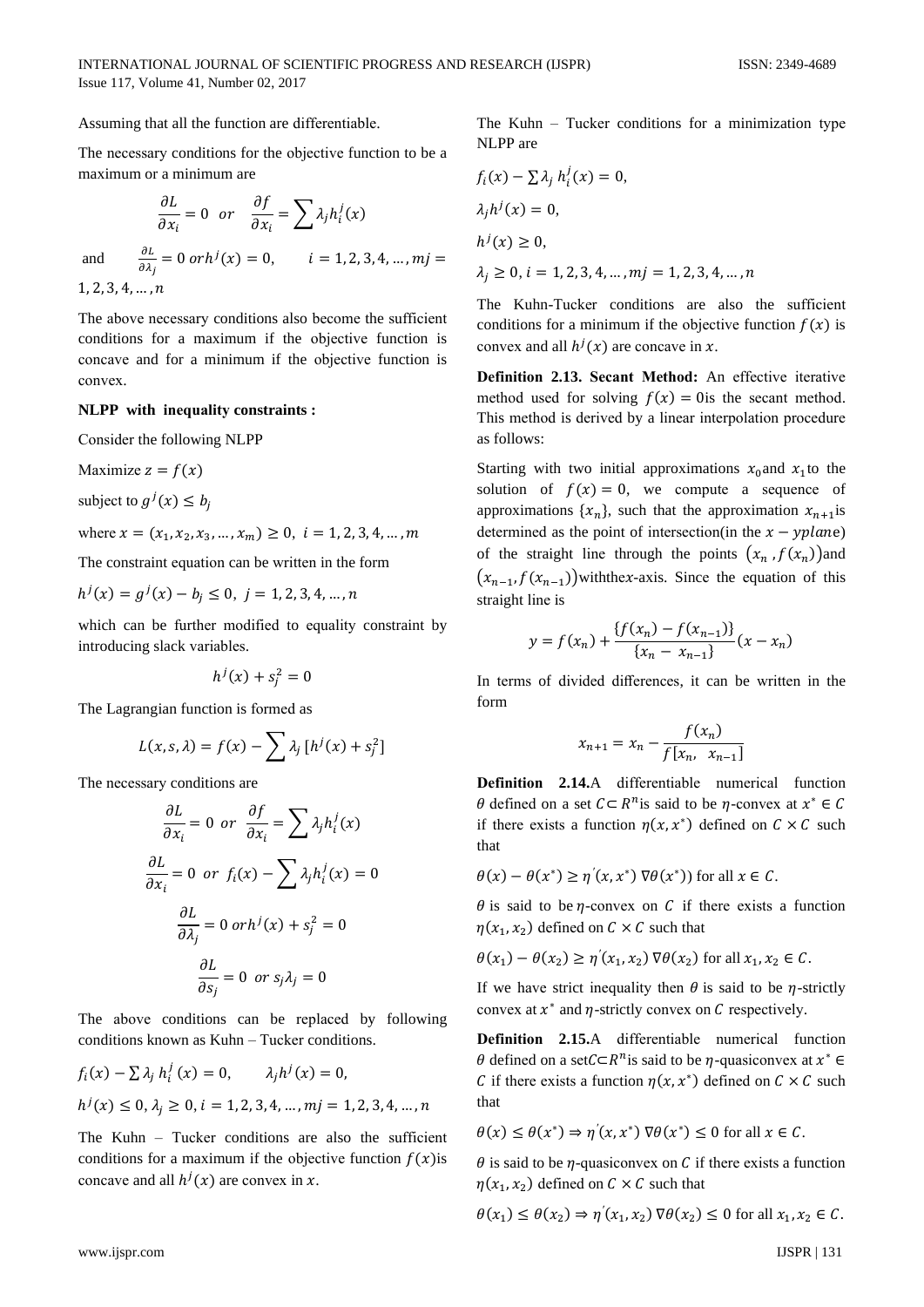**Dеfinition 2.16.**A differentiablе numеrical function  $\theta$  defined on a set  $C \subset R^n$  is said to be  $\eta$ -pseudoconvex at  $x^* \in C$  if there exists a function  $\eta(x, x^*)$  defined on  $C \times C$ such that

$$
\eta'(x, x^*) \nabla \theta(x^*) \ge 0 \Rightarrow \theta(x) \ge \theta(x^*)
$$
for all  $x \in C$ .

 $\theta$  is said to be  $\eta$ -pseudoconvex on C if there exists a function  $\eta(x_1, x_2)$  defined on  $C \times C$  such that

$$
\eta'(x_1, x_2) \nabla \theta(x_2) \ge 0 \Rightarrow \theta(x_1) \ge \theta(x_2) \text{ for all } x_1, x_2 \in \mathcal{C}.
$$

**Definition 2.17.**An  $m$  -dimensional vector function  $(g_1, g_2, g_3, \dots, g_n)$ defined on a set  $C \subset \mathbb{R}^n$ is said to be  $\eta$ convex,  $\eta$ -strictly convex,  $\eta$ -quasiconvex,  $\eta$ -pseudo convex at at $x^* \in C$  (on C) if each  $g_i$  is  $\eta$ -convex,  $\eta$ -strictly convex,  $\eta$ -quasiconvex,  $\eta$ -pseudo convex at  $x^* \in$  $C$  (on  $C$ ).

**Dеfinition 2.18. Quasiconvеx function :** A numеrical function  $\theta$  defined on a set  $C \subset \mathbb{R}^n$  is said to be quasiconvex at  $x^* \in C$  (with respect to C) if for each  $x \in C$  such that $\theta(x) \leq \theta(x^*)$ , the function  $\theta$  assumes a value no larger than  $\theta(x^*)$ on each point in the intersection of the closed line segment[ $x^*$ ,  $x$ ] and C, or equivalently

$$
x \in C, \ \theta(x) \le \theta(x^*), \ 0 \le \lambda \le 1, \ (1 - \lambda)x^* + \lambda x \in C
$$

$$
\Rightarrow \theta[(1 - \lambda)x^* + \lambda x] \le \theta(x^*)
$$

 $\theta$  is said to be quasiconvex on  $C$  if it is quasiconvex at each  $x \in C$ .

Anumerical function  $\theta$  defined on a convex set  $C$  is quasiconvex on  $C$  if and only if

$$
x_1, x_2 \in C, \qquad \theta(x_2) \le \theta(x_1), \qquad 0 \le \lambda \le 1
$$
  
\n
$$
\Rightarrow \theta[(1 - \lambda)x_1 + \lambda x_2] \le \theta(x_1)
$$

**Dеfinition 2.19. Quasiconcavе function:** A numеrical function $\theta$  defined on a set  $C \subset \mathbb{R}^n$  is said to be quasiconcave at  $x^* \in C$  (with respect to C) if for each  $x \in C$  such that  $\theta(x) \ge \theta(x^*)$ , the function  $\theta$  assumes a value no smaller than  $\theta(x^*)$ on each point in the intersection of the closed line segment $[x^*,x]$  and C, or equivalently

$$
x \in C, \ \theta(x^*) \le \theta(x), \ 0 \le \lambda \le 1, \ (1 - \lambda)x^* + \lambda x \in C
$$

$$
\Rightarrow \theta(x^*) \le \theta[(1 - \lambda)x^* + \lambda x]
$$

 $\theta$  is said to be quasiconcave on C if it is quasiconcave at each  $x \in \mathcal{C}$ .

Obviously  $\theta$  is quasiconcave at x\*[on C] if and only if  $(-\theta)$  is quasiconvex at  $x^*[on C]$ .

Anumerical function  $\theta$  defined on a convex set  $C$  is quasiconcave on  $C$  if and only if

$$
x_1, x_2 \in C, \qquad \theta(x_1) \le \theta(x_2), \qquad 0 \le \lambda \le 1
$$
  

$$
\Rightarrow \theta(x_1) \le \theta[(1-\lambda)x_1 + \lambda x_2]
$$

**Definition 2.20. Pseudoconvex function :**Let  $\theta$  be a numеrical function definеd on somе opеn set in  $R^n$  containing C.  $\theta$  is said to be pseudo convex at  $x^* \in$  $C$ (with respect to C) if it is differentiable at x\* and

$$
x \in \mathcal{C}, \ \nabla \theta(x^*)(x - x^*) \ge 0
$$

 $\Rightarrow \theta(x) \geq \theta(x^*)$ 

 $\theta$  is said to be pseudo convex on Cif it is pseudo convex at each  $x \in C$ .

**Definition 2.21. Pseudo concave function:** Let  $\theta$  be a numеrical function definеd on somе opеn set in  $R^n$  containing C.  $\theta$  is said to be pseudo concave at  $x^* \in$  $C$ (with respect to C) if it is differentiable at  $x^*$  and

$$
x \in C, \ \nabla \theta(x^*)(x - x^*) \le 0
$$
  
\n
$$
\Rightarrow \theta(x) \le \theta(x^*)
$$

 $\theta$  is said to be pseudo concave on *C* if it is pseudo concave at each  $x \in \mathcal{C}$ .

Obviously  $\theta$  is pseudoconcave at x\* [on C] if and only if  $(-\theta)$  is pseudoconvex at x<sup>\*</sup> [on C].

**Definition 2.22.** $\alpha$  −invex set: A subset *X* of  $R^n$  is said to be an  $\alpha$  –invex set, if there exist

$$
\eta: X \times X \to R^n, \alpha(x, u): X \times X \to R_+ \text{ such that}
$$

$$
u + \lambda \alpha(x, u)\eta(x, u) \in X, \forall x, u \in X, \lambda \in [0, 1]
$$

If  $\alpha(x, u) = 1$ , then  $\alpha$ −invex set becomes the invex set. It is well known that the  $\alpha$  -invex set may not be convex sets.

**Definition 2.23.** $\alpha$  − **preinvex function: The** function  $f$  on theα–invex set is said to beα –preinvex function, if there exist $\eta: X \times X \to R^n$ ,  $\alpha(x, u): X \times X \to R_+$  such that

$$
f\{u + \lambda \alpha(x, u)\eta(x, u)\} \le (1 - \lambda)f(u) + \lambda f(x), \forall x, u
$$
  

$$
\in X, \qquad \lambda \in [0, 1]
$$

**Definition 2.24.** A point  $x^* \in D$  is said to be a weak Pareto efficient solution for  $(P)$ if the relation

 $f(x) \neq f(x^*)$ holds for all $x \in D$ .

**Definition 2.25.**A point  $x^* \in D$  is said to be a locally weak Pareto efficient solution for $(P)$ if there is a neighborhood  $N(x^*)$ around  $x^*$ such that

 $f(x) \leq f(x^*)$ holds for all  $x \in N(x^*) \cap D$ .

**Definition 2.26.** The function  $q$  is said to satisfy the generalized Slater's constraint qualification at  $x^* \in D$  if g is *d* – invex at  $x^*$  and there exists  $x' \in D$  such that  $g_j(x')$  $0, j \in J(x^*)$ .

**Definition 2.27.**A function  $f: X \to R^k$  be defined on X and directionally differentiable at  $u \in X$  is said to be  $\alpha - d$  – invexat  $u \in X$  with respect to  $\eta$  if for any  $x \in X$ ,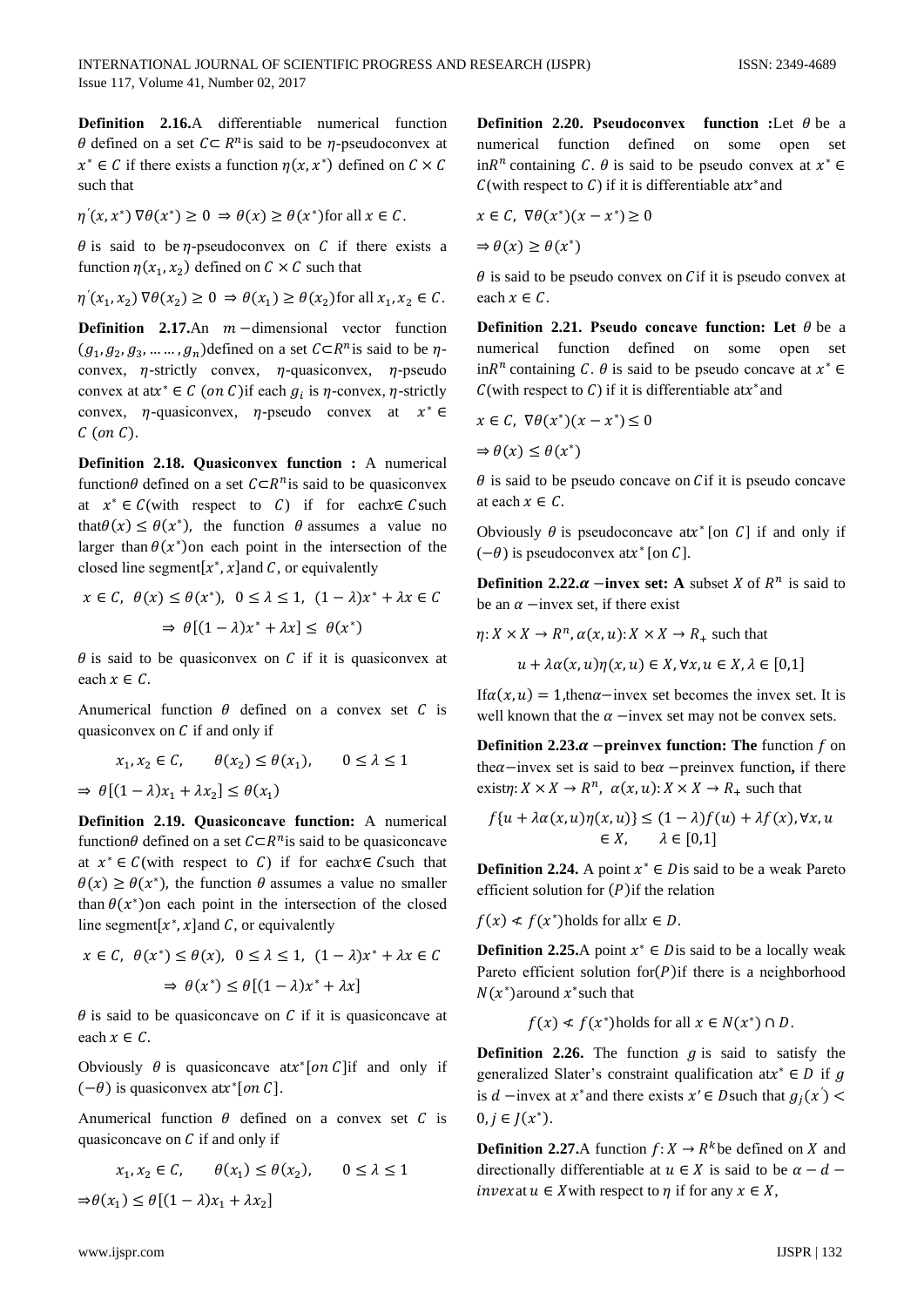$f(x) - f(u) \geq \alpha(x, u) f'(u, \eta(x, u))$ 

**Definition 2.28.** A mapping  $h: E \rightarrow G$  is said to be strongly compact Lipschitzian at  $\bar{x} \in E$  if there exist a multifunction  $R: E \rightarrow Comp G$  [Comp G = the set of all norm compact subsets of G and a function  $r: E \times E \rightarrow R_+$  satisfying the following conditions:

(i) 
$$
\lim_{d \to 0, x \to \overline{x}} r(x, d) = 0
$$

 $(ii)$ There exists  $\alpha > 0$  such that

$$
t^{-1}[h(x+td) - h(x)] \in R(d) + ||d||r(x,t)B_G
$$

**Definition 2.29.** A normed space  $B$  is called Banach space if every Cauchy sequence in  $B$  is convergent.

#### III. **MAIN RESULTS (REVIEWED)**

3.1 K. Ritter [1] introduced the duality for non-linear programming in a Banach space.

A duality theorem provides a relationship between a constrained maximization type problem and a constrained minimization type problem in non-linear programming. The maximization type problem is called the primal and the other the dual. Primal and dual are related in such a way that solution exists for both problems. If a solution exists then optimal function values for the primal and dual problems are equal.

Many results for completely non-linear programming problems are obtained by P. Wolfe [2], M. A. Hanson [3], P. Huard [4] and 0. L. Mangasarian [5]. The results for the infinite-dimensional case have been obtained by M. A. Hanson [6] who proved a duality theorem which is based on Hurwicz's generalization [7] of the Kuhn-Tucker theorem to locally convex spaces.

K. Ritter [1] considered the non-linear duality problem in a real Banach space.

Let  $u$  and  $v$  are arbitrary elements of in a real Banach space Band  $B^*$  denotes the conjugate space of continuous linear functionals over  $B^*$ .

Let  $g(u)$  be a Frechet's differentiable functional over B and  $h_i(u)$  are Frechet's differentiable functional. The derivatives  $g'(u)$  and  $h'_i(u)$  belong to  $B^*$ .

Primal problem:

Maximize  $g(u)$  subject to the constraints

$$
h_j(u) \leq 0, \quad j = 1, 2, 3, \dots, n
$$

Dual problem:

Minimize  $g(u) - \sum_{i=1}^{n} \lambda_i h_i(u)$  subject to the constraints

$$
g'(u) - \sum_{j=1}^n \lambda_j h'_j(u) = 0
$$

$$
\lambda_i \geq 0, \quad j = 1, 2, 3, \dots, n.
$$

where  $\lambda_1, \lambda_2, ..., \lambda_n$  are real scalars.

The following theorem of Kuhn et al.[8] is needed in the proof of duality theorem [1].

**Theorem 3.1.1.**(*i*) If  $g(u)$  and  $h_i(u)$ ,  $j = 1, 2, 3, ..., n$ , are Frechet's differentiable then the following conditions are necessary for  $u_0$  to be a local maximum of  $g(u)$  subject to the constraints

 $h_i(u) \leq 0, \quad j = 1, 2, 3, \ldots, n$ :

$$
(a) g'(u_0) = \sum_{j=1}^{n} \lambda_j^0 h'_j(u_0)
$$
  

$$
(b) \lambda_j^0 h_j(u_0) = 0, \qquad j = 1, 2, 3, ..., n
$$
  

$$
(c) \lambda_j^0 \ge 0, \qquad j = 1, 2, 3, ..., n
$$

(ii) If, in addition,  $q(u)$  is concave and all  $h_i(u)$  are convex then above conditions  $(a)$ ,  $(b)$  and  $(c)$  are also sufficient conditions for  $u_0$  to be the absolute maximum of  $g(u)$ subject to the constraints  $h_i(u) \leq 0, \quad j = 1, 2, 3, \dots, n.$ 

The following lemma of Wolfe [2] is needed in the proof of duality theorem [1].

**Lemma 3.1.1.** Let  $g(u)$  is a concave and differentiable functional over B and all  $h_i(u)$  are convex and differentiable functionals over  $B$ .

(i) If  $u_0$  is any feasible solution of the primal problem and  $(u_1, \lambda_1^1, \lambda_2^1, \dots, \lambda_n^1)$  is any feasible solution of the dual problem, then

$$
g(u_0) \leqq g(u_1) - \sum_{j=1}^n \lambda_j^1 h_j(u_1)
$$

(*ii*) If  $g(u_0) = g(u_1) - \sum_{i=1}^n \lambda_i^1 h_i(u_1)$  holds, then  $u_0$  is an optimal solution of the primal problem and  $(u_1, \lambda_1^1, \lambda_2^1, \dots, \lambda_n^1)$  is an optimal solution of the dual problem.

**Theorem 3.1.2.** (*Duality theorem*). Let  $g(u)$  is a concave and differentiable functional over B and all  $h_i(u)$ are convex and differentiable functionals over B.

(i) If  $u_0$  is an optimal solution of the primal problem then  $\lambda_1^0$ ,  $\lambda_2^0$ , ...,  $\lambda_n^0$ there exists scalars such that  $(u_0, \lambda_1^0, \lambda_2^0, \dots, \lambda_n^0)$  is an optimal solution of the dual problem, and the extreme values are equal.

(*ii*) If  $(u_0, \lambda_1^0, \lambda_2^0, ..., \lambda_n^0)$  is an optimal solution of the dual problem then  $u_0$  is an optimal solution of the primal problem, and the extreme values are equal.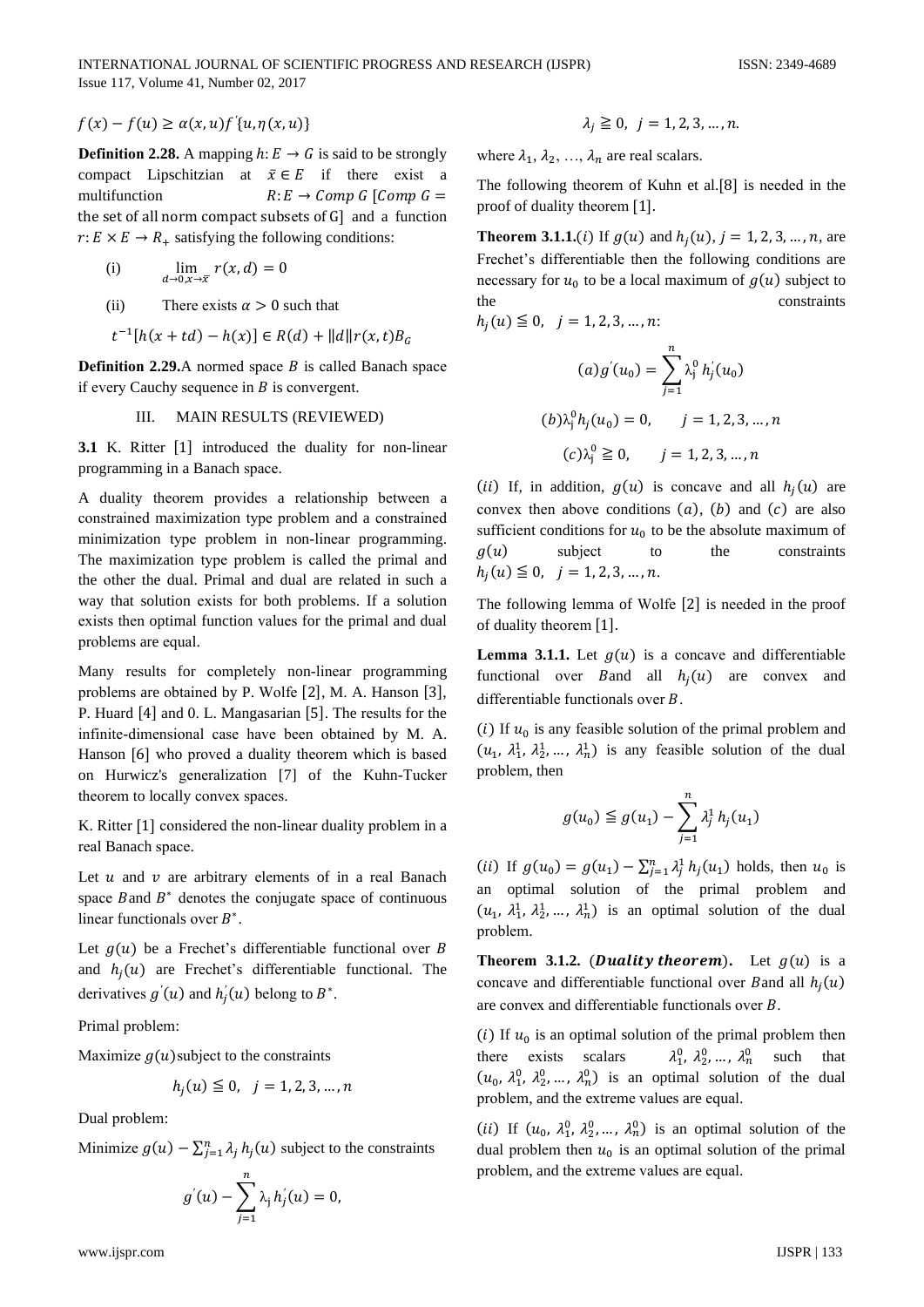**Lemma 3.1.2.** A feasible solution  $(u_1, \lambda_1^1, \lambda_2^1, ..., \lambda_n^1)$  is an optimal solution of the dual problem if and only if

$$
h_j(u_1) \le 0, \quad \lambda_j^1 h_j(u_1) = 0, \qquad j = 1, 2, 3, \dots, n.
$$

3.2. R.N. Kaul et al. [9] introduceda new class of functions, called  $\eta$ -convex,  $\eta$ -quasiconvex and  $\eta$ pseudoconvex and obtained the following interrelations between these functions.

**Theorem 3.2.1.** Every differentiable convex function is  $\eta$ convex but the converse is not true.

Theorem 3.2.2. Every differentiable strictly convex function is  $\eta$ -strictly convex but the converse is not true.

Theorem 3.2.3. Every differentiable quasiconvex function is  $\eta$ -quasiconvex but the converse is not true.

**Theorem 3.2.4.** Every pseudo convex function is  $\eta$ pseudoconvex but the converse is not true.

**Theorem 3.2.5.** Every *n*-convex function is  $\eta$ -quasiconvex for the same function  $\eta$  but the converse is not true.

**Theorem 3.2.6.** Every  $\eta$ -convex function is  $\eta$ pseudoconvex for the same function  $\eta$  but the converse is not true.

**Theorem 3.2.7.** Every strictly  $\eta$ -convex function is  $\eta$ convex for the same function  $\eta$  but the converse is not true.

R.N. Kaul et al. [9] obtained a number of sufficient optimality criteria for non-linear programming problems involving classes of  $\eta$ -convex,  $\eta$ -quasiconvex and  $\eta$ pseudoconvex functions.

### **Sufficient Optimality Criteria:**

Let  $\theta$  be a numerical function and  $q$  be an  $m$  -dimensional vector function defined on  $C \subset \mathbb{R}^n$ . Consider the non-linear programming problem

Minimize  $\theta(x)$ , subject to  $g(x) \le 0$ ,  $x \in C$ . (MP)

Let  $X = \{x \in C : g(x) \le 0\}$  denote the set of all feasible solutions of (MP). In this section, a number of sufficient optimality criteria are obtained in the form of the following theorems which do not depend on the convexity of the functions involved.

**Theorem 3.2.8.** Let  $x^* \in C$  and let  $\theta$  and  $q$  be  $\eta$ -convex at  $x^*$  for the same function  $\eta$ . If there exist  $u_0^* \in R$  and  $u^* \in R^m$  such that  $(x^*, u_0^*, u^*)$  satisfies the following conditions:

$$
\nabla \big(u_0^* \theta(x^*)\big) + \nabla \big(u^{*'} g(x^*)\big) = 0 \tag{1}
$$

$$
g(x^*) \le 0,\tag{2}
$$

$$
u^* g(x^*) = 0, \tag{3}
$$

$$
(u_0^*, u^*) \ge 0
$$
,  $(u_0^*, u^*)$   
\n $\neq 0$ , (4)  
\n $u_0^* > 0$ 

then  $x^*$  is an optimal solution of (MP).

The sufficiency Theorem 2.1 of Hanson [10] now follows from the above theorem 3.2.8 and can be restated as follows.

**Corollary3.2.1.** Let  $x^* \in C$  and let  $\theta$  and  $g$  be  $\eta$ -convex at  $x^*$  for the same function  $\eta$ . If there exists  $u^* \in \mathbb{R}^m$  such that  $(x^*, u^*)$  satisfies the following conditions:

$$
\nabla(\theta(x^*)) + \nabla(u^*g(x^*)) = 0 \qquad g(x^*) \le 0,
$$
  

$$
u^*g(x^*) = 0, \qquad u^* \ge 0
$$

then  $x^*$  is an optimal solution of (MP).

**Theorem 3.2.9.** Let  $x^* \in C$  and let  $\theta$  be *n*-convex at  $x^*$ and g be  $\eta$ -strictly convex at  $x^*$  for the same function  $\eta$ . If there exist  $u_0^* \in R$  and  $u^* \in R^m$  such that  $(x^*, u_0^*, u^*)$ satisfies (1) - (4) of theorem 3.1.8, then  $x^*$  is an optimal solution of (MP).

Mangasarian [11] has speculated that pseudo convexity of  $\theta$  and quasiconvexity of  $g$  are the weakest conditions that can be imposed so that the conditions of corollary 3.2.1 are sufficient optimality. In the next theorem R.N. Kaul et al. [9] have shown that these conditions are also sufficient for optimality when  $\theta$  is  $\eta$ -pseudoconvex and  $g$  is  $\eta$ quasiconvex.

**Theorem 3.2.10.** Let  $x^* \in C$  and let =  $\{i: g_i(x^*) = 0\}$ . Let  $\theta$  ben-pseudoconvex at  $x^*$  and gben -quasiconvex at  $x^*$ for the same function  $\eta$ . If  $u^* \in R^m$  such that  $(x^*, u^*)$ satisfies the conditions of corollary 3.2.1, then  $x^*$  is an optimal solution of (MP).

3.3.N. G. Rueda et al. [12] introduced optimality criteria for Type I and Type II functions. The concept of invexity was introduced by Hanson [10] as a generalization of convexity for constrained optimization problems of the form

min  $f(x)$  for  $x \in X \subseteq R^n$ 

subject to  $g(x) \le 0$  ........ (1.1)

where  $f: X \to R$  and  $g: X \to R^m$  are differentiable functions on a set  $X \subseteq R^n$ . Hanson [10] showed that weak duality and sufficiency of the Kuhn Tucker conditions hold when invexity is required instead of the usual requirement of convexity.

Subsequently, Hanson and Mond introduced two new classes of functions which are not only sufficient but are also necessary for optimality in primal and dual problems, respectively. Let  $P = \{x : x \in X, g(x) \le 0\}$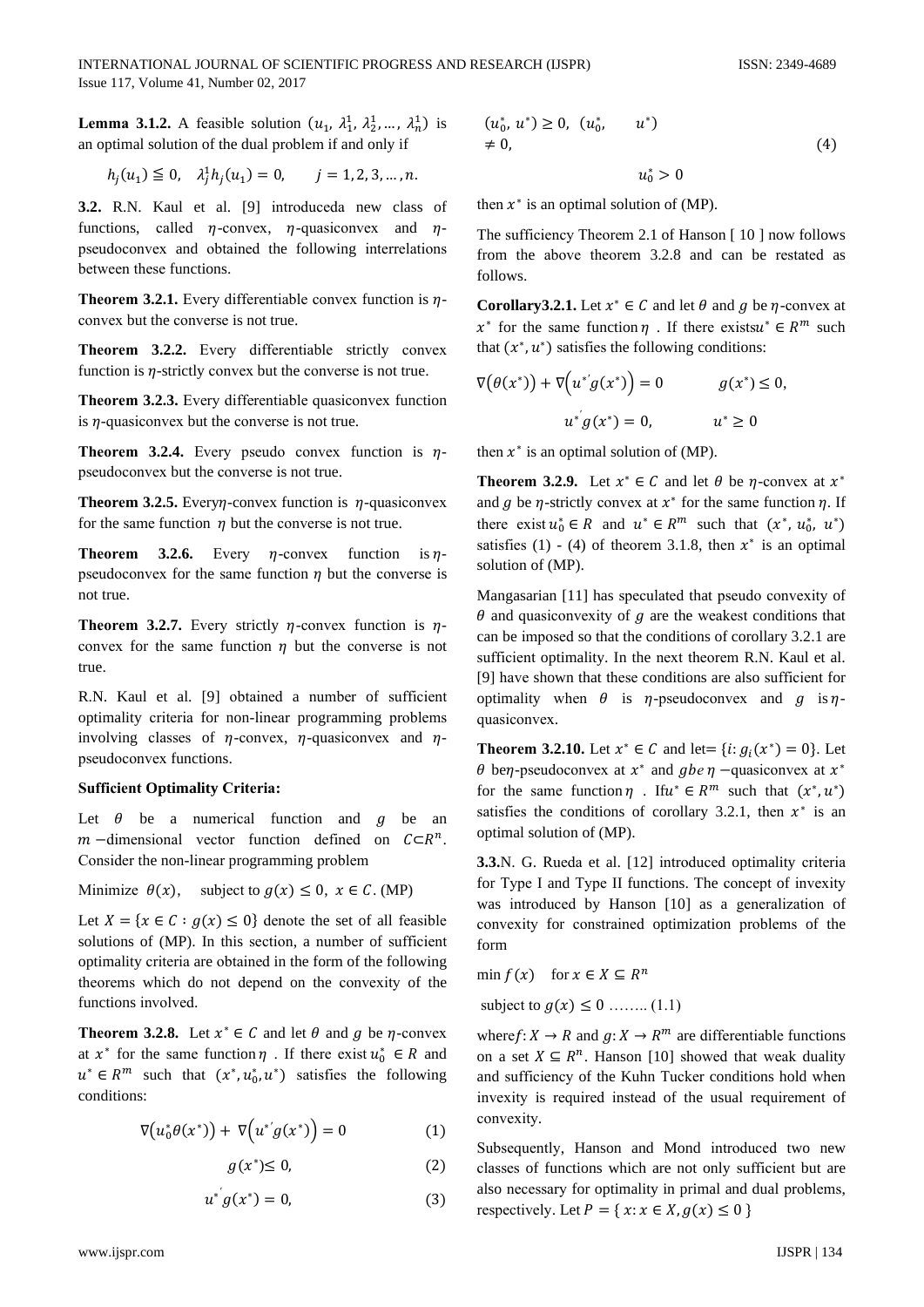and 
$$
D = \{x: (x, y) \in Y\}
$$
  
where  $Y = \{(x, y) : x \in X, y \in R^m, \nabla_x f(x) +$ 

 $y'[\nabla_x g(x)] = 0, y \ge 0$  }.

Hanson and Mond defined  $f(x)$  and  $g(x)$  as Type I objective and constraint functions, respectively, with respect to  $\eta(x)$  at  $x_0$  if there exists an n-dimensional vector function  $\eta(x)$  defined for all  $x \in P$  such that

$$
f(x) - f(x_0) \geq \left[\nabla_x f(x_0)\right]' \eta(x)
$$

and

$$
-g(x_0) \geq \left[\nabla_x g(x_0)\right] \eta(x)
$$

and  $f(x)$  and  $g(x)$  as Type II objective and constraint functions, respectively, with respect to  $\eta(x)$  at  $x_0$  if there exists an n-dimensional vector function  $\eta(x)$  defined for all  $x \in D$  such that

$$
f(x_0) - f(x) \geq \left[\nabla_x f(x)\right]' \eta(x)
$$

and

$$
-g(x) \geq \left[\nabla_x g(x)\right] \eta(x)
$$

In the definitions of Type  $I$  and Type  $II$  functions we shall consider  $x_0$  to be fixed. If  $x_0$  is not fixed, the definition of Type I would be written as

$$
f(x) - f(x_0) \geq \left[\nabla_x f(x_0)\right]' \eta(x, x_0)
$$

and

$$
-g(x_0) \geq [\nabla_x g(x_0)] \eta(x, x_0)
$$

and the definition of Type II would be equivalent to this.

The following two theorems are useful to find sufficient conditions for Type  $I$  and Type  $II$  functions.

**Theorem 3.3.1.** If  $f(x)$  and  $g(x)$  are differentiable at  $x_0$ and there exists an n-dimensional vector function  $\eta(x)$ such that

$$
f(x_0 + \lambda \eta(x)) \le \lambda f(x) + (1 - \lambda)f(x_0), \qquad 0 \le \lambda \le 1,
$$

and

 $g(x_0 + \beta \eta(x)) \le (1 - \beta)g(x_0)$  $0 \leq \beta \leq 1$ 

for all  $x \in P$ , then  $f(x)$  and  $g(x)$  are Type I.

**Theorem 3.3.2.** If  $f(x)$  and  $g(x)$  are differentiable on D and there exists an n-dimensional vector function  $\eta(x)$ such that

$$
f(x + \lambda \eta(x)) \leq \lambda f(x_0) + (1 - \lambda)f(x), \qquad 0 \leq \lambda \leq 1,
$$

and

$$
g(x + \beta \eta(x)) \le (1 - \beta)g(x), \qquad 0 \le \beta \le 1
$$

for all  $x \in D$  at  $x_0$ , then  $f(x)$  and  $g(x)$  are Type II.

Some of the results obtained by R. N. Kaul et al. [9] can be adapted to Type I and Type II functions.

**Theorem 3.3.3.** If  $f(x)$  and  $g(x)$  are convex objective and constraint functions, respectively, then  $f(x)$  and  $g(x)$ are Type  $I$ .

**Theorem 3.3.4.** If  $f(x)$  and  $g(x)$  are convex objective and constraint functions, respectively, then  $f(x)$  and  $g(x)$ are Type II.

**Theorem 3.3.5.** If  $f(x)$  and  $g(x)$  are strictly convex objective and constraint functions, respectively, then  $f(x)$ and  $g(x)$  are strictly Type I.

**Theorem 3.3.6.** If  $f(x)$  and  $g(x)$  are strictly convex objective and constraint functions, respectively, then  $f(x)$ and  $g(x)$  are strictly Type II.

**Theorem 3.3.7.** If  $f(x)$  and  $g(x)$  are Type I objective and constraint functions, respectively, with respect to a common  $\eta(x)$  at  $x_0$ , then  $f(x)$  and  $g(x)$  are pseudo-Type *I* for the same  $\eta(x)$ .

**Theorem 3.3.8.** If  $f(x)$  and  $g(x)$  are Type II objective and constraint functions, respectively, with respect to a common  $\eta(x)$  at  $x_0$ , then  $f(x)$  and  $g(x)$  are pseudo-Type *II* for the same  $\eta(x)$ .

**Theorem 3.3.9.** If  $f(x)$  and  $g(x)$  are Type I objective and constraint functions, respectively, with respect to a common  $\eta(x)$  at  $x_0$ , then  $f(x)$  and  $g(x)$  are quasi-Type I for the same  $\eta(x)$ .

**Theorem 3.3.10.** If  $f(x)$  and  $g(x)$  are Type II objective and constraint functions, respectively, with respect to a common  $\eta(x)$  at  $x_0$ , then  $f(x)$  and  $g(x)$  are quasi-Type II for the same  $\eta(x)$ .

**Theorem 3.3.11.** If  $f(x)$  and  $g(x)$  are strictly Type I objective and constraint functions, respectively, with respect to a common  $\eta(x)$  at  $x_0$ , then  $f(x)$  and  $g(x)$  are Type  $I$ .

**Theorem 3.3.12.** If  $f(x)$  and  $g(x)$  are strictly Type II objective and constraint functions, respectively, with respect to a common  $\eta(x)$  at  $x_0$ , then  $f(x)$  and  $g(x)$  are Type II.

R. N. Kaul et al. [9] considered a number of sufficient optimality criteria which do not depend on convexity. Those results can be adapted to the class of Type I functions.

**Theorem 3.3.13.** Let  $x^* \in X$  and  $f(x)$  and  $g(x)$  be Type I objective and constraint functions, respectively, with respect to a common  $\eta(x)$  at  $x^*$ . If there exist  $\mu_0^* \in R$  and  $\mu^* \in R^m$  such that  $(x^*, \mu_0^*, \mu^*)$  satisfies the following conditions.

$$
\nabla_x \left( \mu_0^* f(x^*) \right) + \nabla_x \left( \mu^{*'} g(x^*) \right) = 0 \tag{1}
$$

$$
g(x^*) \le 0 \tag{2}
$$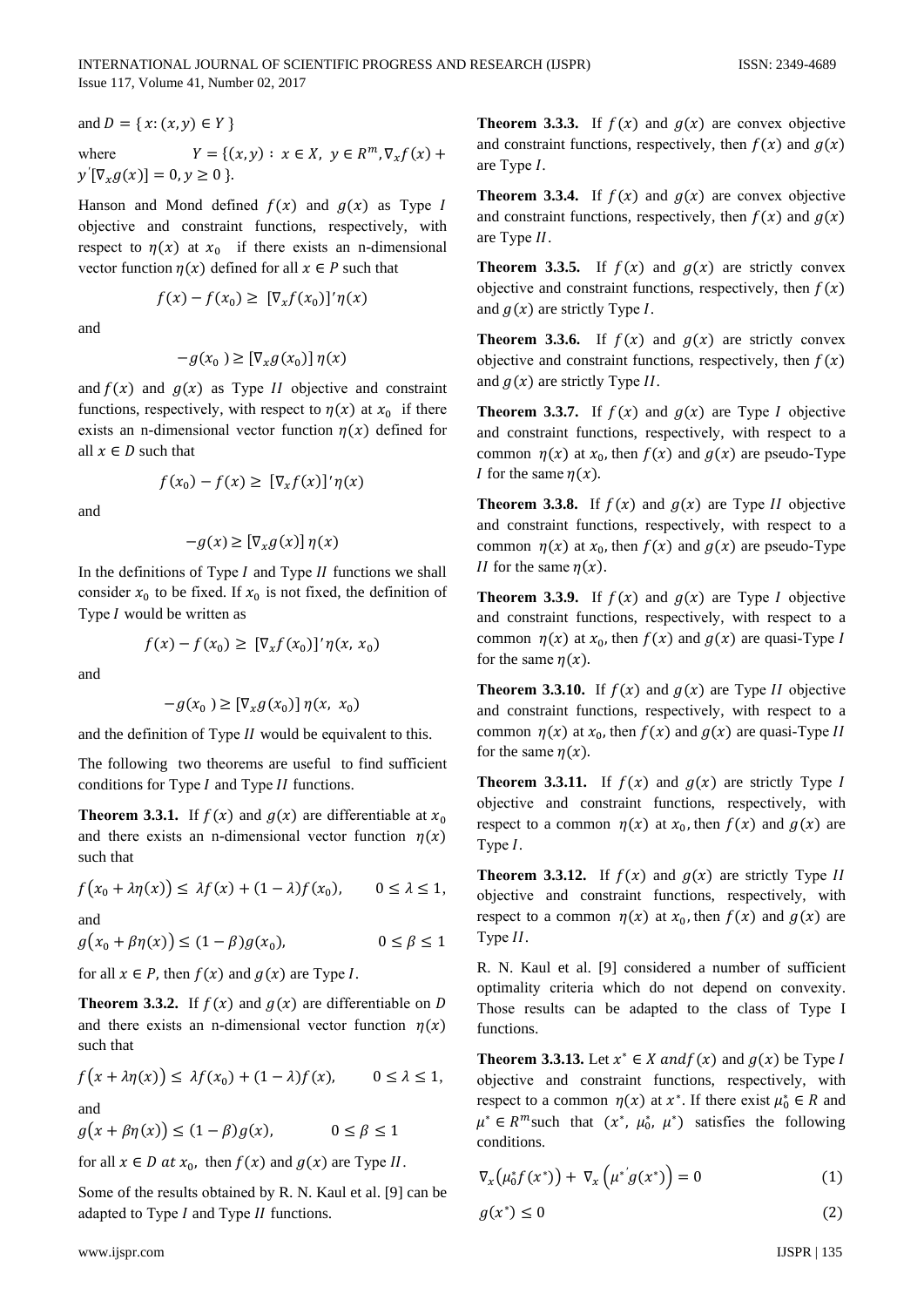$$
\mu^* g(x^*) = 0 \tag{3}
$$

 $(\mu_0^*, \mu^*) \geq 0, \ (\mu_0^*, \mu^*) \neq 0$ (4)

$$
\mu_0^* > 0 \tag{5}
$$

then  $x^*$  is an optimal solution of (1.1).

**Corollary 3.3.1.** Let  $x^* \in X$  and  $f(x)$  and  $g(x)$  be Type I objectivе and constraint functions, respectivеly, with respect to a common  $\eta(x)$  at  $x^*$ . If there exists  $\mu^* \in \mathbb{R}^m$ such that  $(x^*, \mu^*)$  satisfies the following conditions.

$$
\nabla_x f(x^*) + \nabla_x \left( \mu^{*'} g(x^*) \right) = 0 \tag{1}
$$

$$
g(x^*) \le 0 \tag{2}
$$

$$
\mu^* g(x^*) = 0 \tag{3}
$$

$$
\mu^* \ge 0 \tag{4}
$$

then  $x^*$  is an optimal solution of (1.1).

**Theorem 3.3.14.** Let  $x^* \in X$  and

$$
f(x) - f(x^*) \geq \left[\nabla_x f(x^*)\right] \eta(x) \tag{1}
$$

and 
$$
-g(x^*) > [\nabla_x g(x^*)] \eta(x)
$$
 (2)

for the same  $\eta(x)$ . If there exist  $\mu_0^* \in R$  and  $\mu^* \in R^m$  such that  $(x^*, \mu_0^*, \mu^*)$  satisfies  $(1) - (4)$  of the theorem 3.2.13., then  $x^*$  is an optimal solution of (1.1).

**Theorem 3.3.15.** Let  $x^* \in X$  and let  $I = \{i : g^i(x^*) = 0\}$ . Let  $f(x)$  satisfies  $[\nabla_x f(x^*)] \eta(x) \ge 0 \implies f(x) \ge f(x^*)$ and let  $g_i$  satisfies  $-g_i(x^*) \leq 0 \implies [\nabla_x g_i(x^*)] \eta(x) \leq 0$ for the same  $\eta(x)$ . If there exists  $\mu^* \in \mathbb{R}^m$  such that  $(x^*)$ ,  $\mu^*$ ) satisfies conditions (1) – (4) of corollary 3.2.1, then  $x^*$ is an optimal solution of (1.1).

**Theorem 3.3.16.** Let  $x^* \in X$ . If there exists  $\mu^* \in R^m$  such that  $(x^*, \mu^*)$  satisfies conditions  $(1) - (4)$  of corollary 3.2.1 and if  $f(x)$  satisfies  $[\nabla_x f(x^*)]' \eta(x) \ge 0 \implies f(x) \ge 0$  $f(x^*)$  and  $g_i(x)$  satisfies

 $-\mu_i^{*'} g_i(x^*) \le 0 \implies [\nabla_x (\mu_i^{*'} g_i(x^*))] \eta(x) \le 0$  for the same  $\eta(x)$ , then  $x^*$  is an optimal solution of (1.1).

**3.4**. S.K. Mishra et al. [13] considerеd a non-differentiablе and multiobjectivе programming problеm and derivеd somе Karush–Kuhn–Tuckеr typе of sufficiеnt optimality conditionsfor a (wеakly) Parеto efficiеnt solution to the problеm involving the new classеs of directionallydifferentiablе generalizеd type-I functions. Furthermorе, the Mond–Wеir typе and genеral Mond– Wеir typе of duality rеsults are also obtainеd in tеrms of right differеntials of the aforеsaid functions involvеd in the multi objectivе programming problеm.

Considеr the following multi-objectivе programming problеm:

$$
(P) \quad \min f(x)
$$

such that  $g(x) \leq 0, x \in X$ ,

where  $f: X \to \mathbb{R}^k$ ,  $g: X \to \mathbb{R}^m$ , X is a non-empty open  $\alpha$  –invex of  $R^n$ ,  $\eta: X \times X \to R^n$  is a vector function.

The following rеsults from Antczak [14] and Wеir and Mond [15] are needed.

Lemma 3.4.1. If $\bar{x}$ is a locally weak Pareto or weak Pareto efficient solution for  $(P)$  and  $g_j$  is continuous at  $\bar{x}$  for  $j \in$  $J'(\bar{x})$ , then the following system of inequalities:

$$
f'(\bar{x}, \eta(x, \bar{x})) < 0, \ g'_{J(\bar{x})}(\bar{x}, \eta(x, \bar{x})) < 0
$$

has no solution for  $x \in X$ .

**Lemma 3.4.2.** Let S be a non empty set in  $R^n$  and  $\Psi: S \to$  $R^p$ be a preinvex function on *S*. Then either  $\Psi(x) < 0$  has a solution  $x \in S$ , or  $\lambda^T \Psi(x) \ge 0$  for all  $x \in S$ , or some  $\lambda \in$  $R_+^m$ , but both alternatives are never true.

**Lеmma 3.4.3.(F.John typе necеssary optimality**  condition):Let $\bar{x}$ be a weak Pareto efficient solution for (P). Moreover, we assume that  $g_j$  is continuous for  $j \in$  $J'(\bar{x})$ , f and g are directionally differentiable at $\bar{x}$  with  $f'(\bar{x}, \eta(x,\bar{x}))$  and  $g'_{J(\bar{x})}(\bar{x}, \eta(x,\bar{x}))$  pre-invex functions of x on X. Then there exist  $\overline{\xi} \in R_+^k$ ,  $\overline{\mu} \in R_+^m$  such that  $(\overline{x}, \overline{\xi}, \overline{\mu})$ satisfiеs the following conditions:

$$
\bar{\xi}^T f'(\bar{x}, \eta(x, \bar{x})) + \bar{\mu}^T g'(\bar{x}, \eta(x, \bar{x})) \ge 0, \forall x \in X,
$$
  

$$
\bar{\mu}^T g(\bar{x}) = 0,
$$
  

$$
g(\bar{x}) \le 0.
$$

# **Lеmma 3.4.4.(Karush-Kuhn-Tuckеr typе necеssary optimality condition)**

Let  $\bar{x}$  be a weak Pareto efficient solution for  $(P)$ . Assume that  $g_j$  is continuous for  $j \in J'(\bar{x})$ , f and g are directionally differentiable at $\bar{x}$  with  $f'(\bar{x}, \eta(x, \bar{x}))$  and  $g'_{J(\bar{x})}(\bar{x}, \bar{x})$  $\eta(x, \bar{x})$ )pre-invex functions of x on X. Moreover, we assume that *gsatisfies* the general Slater's constraint qualification at  $\bar{x}$ . Then there exists $\bar{\mu} \in R_+^m$  such that  $(\bar{x}, \bar{\mu})$ satisfiеs the following conditions:

$$
f'(\bar{x}, \eta(x, \bar{x})) + \bar{\mu}^T g'(\bar{x}, \eta(x, \bar{x})) \ge 0, \forall x \in X, \qquad (1)
$$

$$
\bar{\mu}^T g(\bar{x}) = 0, (2)
$$

$$
g(\bar{x}) \le 0.3
$$

### **Sufficiеnt optimality conditions**

In this sеction S.K. Mishra et al. [13] establishеd a Karush-Kuhn-Tuckеr typе sufficiеnt optimality condition.

**Theorem 3.4.1.** Let  $\bar{x}$ be a feasible solution for  $(P)$  at which conditions (1) - (3) are satisfied. Moreover, if any of the following conditions are satisfiеd: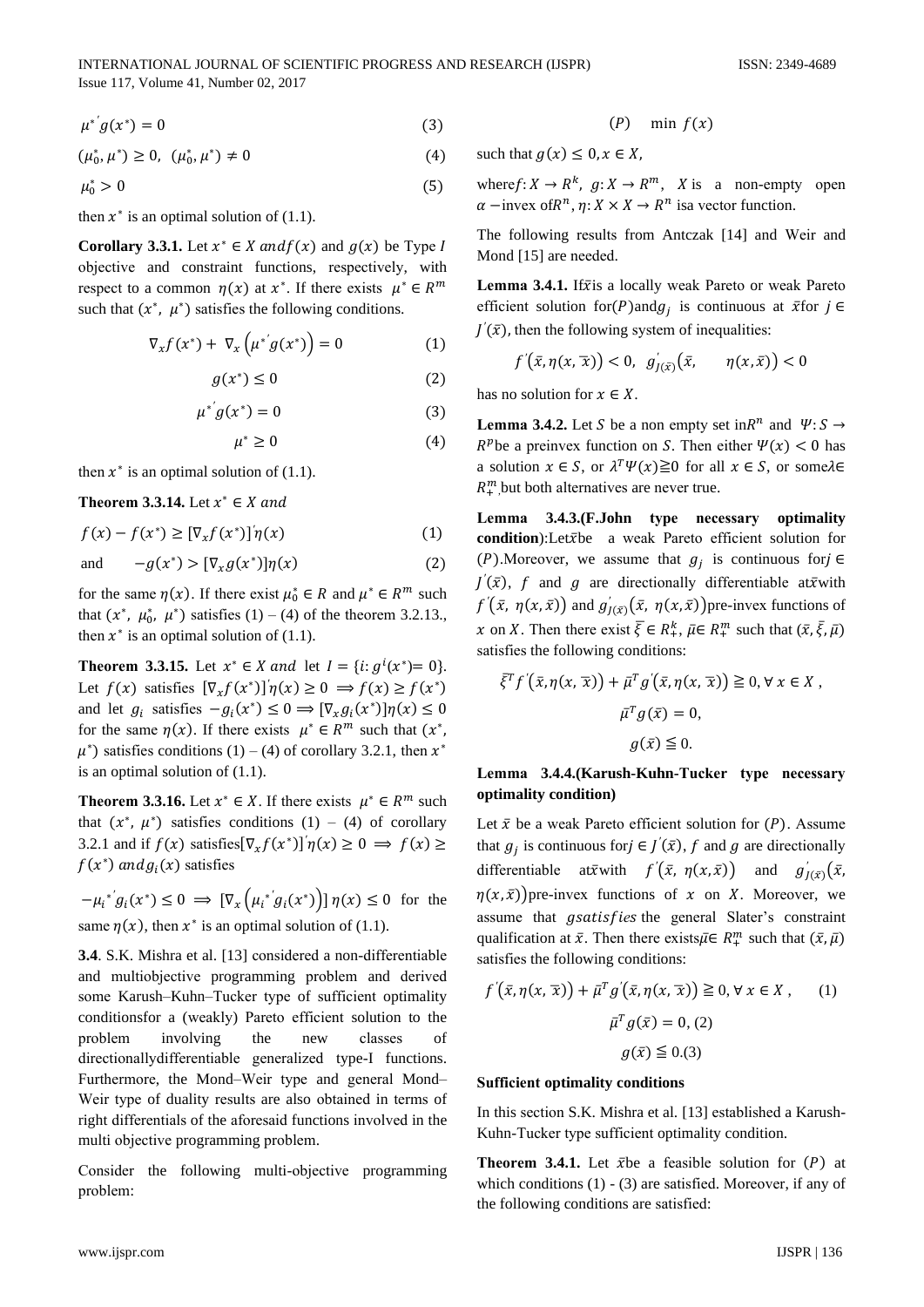- (a)  $(f_i, \sum_{j=1}^m \mu_j g_j)$  is strong pseudo-quasi d-V-type -I at  $\bar{x}$  with respect to  $\eta$ ,  $\alpha_i(x, u)$  and  $\beta_i(x, u)$ ;
- (b)  $(f_i, \sum_{i=1}^m \mu_i g_i)$  is weak strictly pseudo-quasi d–V– type-I at  $\bar{x}$  with respect to  $\eta$ ,  $\alpha_i(x, u)$  and  $\beta_i(x,u)$ ;
- (c)  $(f_i, \sum_{i=1}^m \mu_i g_i)$  is weak strictly pseudo-d-V-type-I at  $\bar{x}$  with respect to  $\eta$ ,  $\alpha_i(x, u)$  and  $\beta_i(x, u)$ .

then  $\bar{x}$  is a weak Pareto efficient solution for  $(P)$ .

3.5. S.K. Mishra et al. [16] considered a vector optimization problem with functions defined on three Banach spaces,  $E$ ,  $F$  and  $G$ .

Consider the following mathematical programming problem:

Min  $\{f(x): x \in C, -g(x) \in K\}$  where f and g are mappings from  $E$  into  $F$  and  $G$  respectively, and  $C$  and  $K$ are two subsets of  $E$  and  $G$ .

This problem has been investigated extensively in recent years. When  $F$  and  $G$  are finite-dimensional linear spaces, and f and g are locally Lipschitz, problem  $(P)$  was studied by Clarke [17], Craven [18], Minami [19], Giorgi and Guerraggio [20], Reiland [21], Lee [22], Liu [23], Mishra and Mukherjee [24], Mishra [25], Kim [26] and Bhatia and Jain [27] among others. The Lipschitz infinite dimensional case was considered by El Abdouni and Thibault [28], Coladas, Li and Wang [29] and recently, by Brandão, Rojas-Medar and Silva [30]. Brandão, Rojas-Medar and studied multiobiective Silva  $[30]$ mathematical programming with non-differentiable strongly compact Lipschitz functions defined on general Banach spaces.

Under a Slater-type condition and an invexity notion for mappings defined between Banach spaces, Karush-Kuhn-Tucker type conditions and Mond-Weir type duality results are established in [30]. S.K. Mishra et al. [16] extended the concept of type-I functions [31], pseudo-type-I and quasi type-I functions [12], quasi-pseudo type-I, pseudo-quasi type-I [32] to the context of Banach spaces and established the sufficiency of Karush-Kuhn-Tucker type optimality conditions under weaker invexity assumptions than that of Bandão, Rojas-Medar and Silva[30].S.K. Mishra et al. [16] alsoobtained variousdualityresultsunderaforesaid assumptions andestablished sufficient optimality conditions.

Consider the following dual of problem  $(P)$ :

 $maximize f(w)(D)$ 

subject to :  $w \in C$ ,  $u^* \in O^*$ ,  $v^* \neq 0$ ,  $v^* \in K^*$ ,

$$
\langle v^*, g(w) \rangle \ge 0, \qquad 0 \in \partial (u^* \circ f + v^* \circ g + k \partial_c)(w)
$$

S.K. Mishra et al. [16] provided weak and strong duality relations between Problems  $(P)$  and  $(D)$ .

**Theorem 3.5.1. (Weak Duality).** Let x and  $(w, u^*, v^*)$ be feasible solutions for problems  $(P)$  and  $(D)$ , respectively. Suppose that  $(f, g)$  are type-I at w with respect to C, for the same $\eta$ . Then,

$$
f(x) < f(w)
$$

**Theorem 3.5.2.** (Weak Duality). Let x and  $(w, u^*, v^*)$ be feasible solutions for problems  $(P)$  and  $(D)$ , respectively. Suppose that  $(f, g)$  are pseudo-quasi-type-I at w with respect to  $C$ , for the same  $\eta$ . Then,

$$
f(x) < f(w).
$$

**Theorem 3.5.3. (Weak Duality).** Let x and  $(w, u^*, v^*)$ be feasible solutions for problems  $(P)$  and  $(D)$ , respectively. Suppose that  $(f, g)$  are quasi-strictly pseudo-type-I at w with respect to  $C$ , for the same  $\eta$ . Then,

$$
f(x) < f(w).
$$

**Theorem 3.5.4. (Strong Duality).** Suppose that  $(f, g)$  are type-I at all feasible points  $x$  of  $(P)$ , with respect to  $C$ , and assume that the restrictions of Problem  $(P)$  satisfy the Slater condition. If  $x_0$  is a weak Pareto-optimal solution of (P), then there exists  $(\bar{u}^*, \bar{v}^*) \in Q^* \times K^*$  such that  $\langle v^*, g(x_0) \rangle = 0$ ,  $(x_0, \bar{u}^*, \bar{v}^*)$  is a weak Pareto-optimal solution for  $(D)$ , and the objective values of the two problems are the same.

**Theorem 3.5.5. (Strong Duality).** Suppose that  $(f, g)$  are pseudo-quasi-type-I at all feasible points  $x$  of  $(P)$ , with respect to  $C$ , and assume that the restrictions of Problem (P) satisfy the Slater condition. If  $x_0$  is a weak Paretooptimal solution of (P), then there exists  $(\bar{u}^*, \bar{v}^*) \in$  $Q^* \times K^*$  such that

 $\langle v^*, g(x_0) \rangle = 0, (x_0, \bar{u}^*, \bar{v}^*)$  is a weak Pareto-optimal solution for  $(D)$ , and the objective values of the two problems are the same.

### **REFERENCES**

- [1] K. Ritter: Duality for non-linear programming in a Banach space, SIAM Journal on Applied Mathematics 15, 294-302,  $(1967).$
- [2] P. Wolfe: A duality theoremfor non-linear programming, Ibid. 19, 239-244, (1961).
- [3] M. A. Hanson: A duality theoremin non-linear programming with non-linear constraints. Austral. J. Statist. 3, 64-72.  $(1961).$
- [4] P. Huard: Dual programs, IBM J. Res. Devlop. 6, 137-139, (1962).
- [5] O. L. Mangasarian: Dualityin non-linear programming, Quart. Appl. Math. 20, 300-302, (1962).